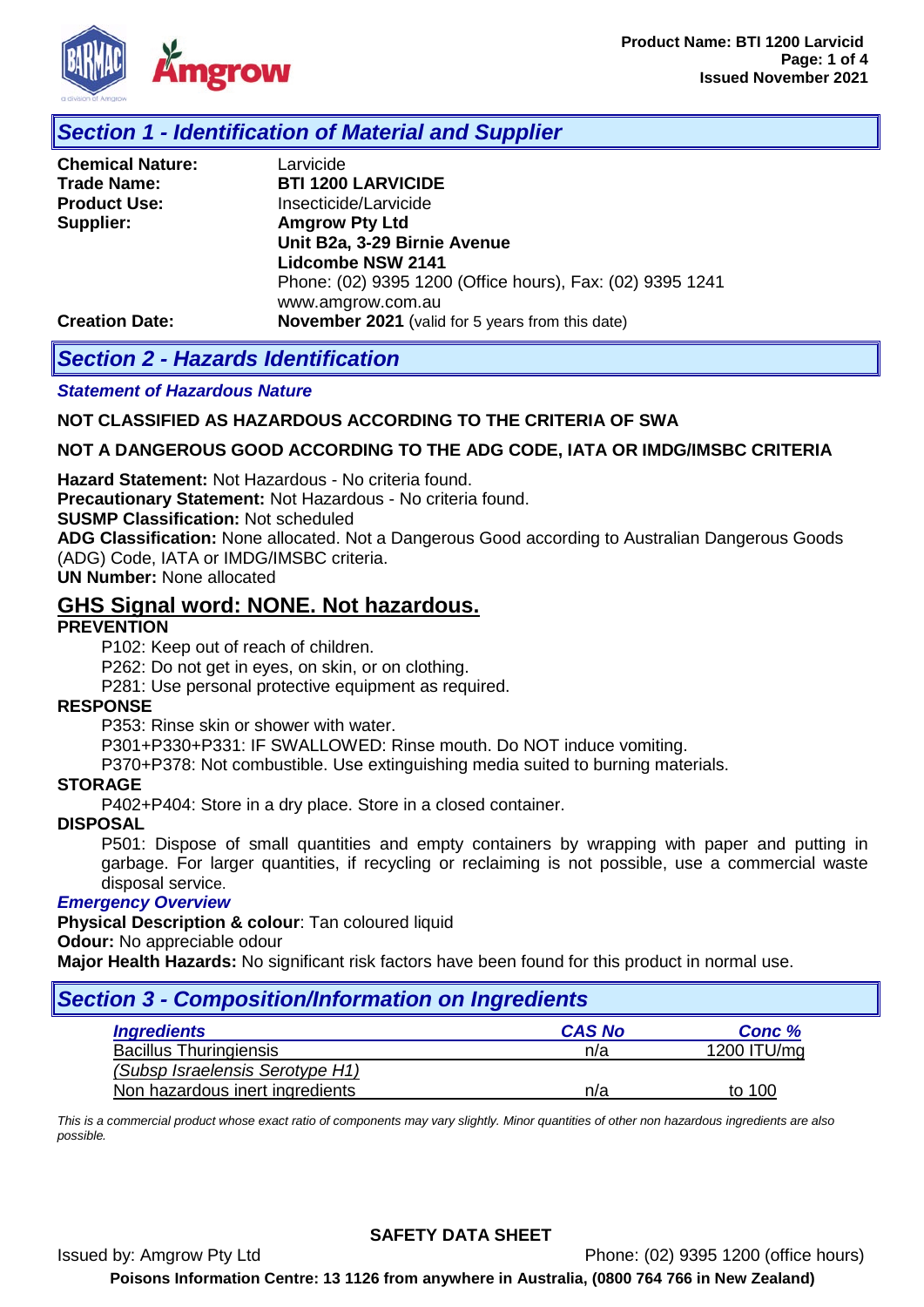

## *Section 4 - First Aid Measures*

**General Information:** You should call The Poisons Information Centre if you feel that you may have been poisoned, burned or irritated by this product. The number is 13 1126 from anywhere in Australia (0800 764 766 in New Zealand) and is available at all times. Have this SDS with you when you call.

**Inhalation:** No first aid measures normally required. However, if inhalation has occurred, and irritation has developed, remove to fresh air and observe until recovered. If irritation becomes painful or persists more than about 30 minutes, seek medical advice.

**Skin Contact:** Wash gently and thoroughly with water (use non-abrasive soap if necessary) for 5 minutes or until removed.

**Eye Contact:** Flush contaminated eye(s) with lukewarm, gently flowing water for 5 minutes or until the product is removed. Obtain medical advice if irritation becomes painful or lasts more than a few minutes.

**Ingestion:** If product is swallowed or gets in mouth, do NOT induce vomiting; wash mouth with water and give some water to drink. If symptoms develop, if in doubt contact a Poisons Information Centre or doctor.

## *Section 5 - Fire Fighting Measures*

**Fire and Explosion Hazards**: There is no risk of an explosion from this product under normal circumstances if it is involved in a fire.

Fire decomposition products from this product are likely to be irritating if inhaled.

**Extinguishing Media:** Not combustible. Use extinguishing media suited to burning materials.

**Fire Fighting:** If a significant quantity of this product is involved in a fire, call the fire brigade.<br>**Flash point:** Does not burn.

Does not burn.

**Upper Flammability Limit:** Does not burn.

**Lower Flammability Limit:** Does not burn.

**Auto ignition temperature:** Not applicable - does not burn.

**Flammability Class:** Does not burn.

## *Section 6 - Accidental Release Measures*

*Accidental release:* For minor spills, clean up, rinsing to sewer and put empty container in garbage. Although no special protective clothing is normally necessary because of occasional minor contact with this product, it is good practice to wear impermeable gloves when handling chemical products. In the event of a major spill, prevent spillage from entering drains or water courses and call emergency services. This material may be suitable for approved landfill.

# *Section 7 - Handling and Storage*

*Handling:* Before use carefully read the product label. Use of safe work practices are recommended to avoid eye or skin contact and inhalation. Observe good personal hygiene, including washing hands before eating. Prohibit eating, drinking and smoking in contaminated areas.

**Storage:** Store in cool, dry area removed from foodstuffs. Ensure containers are labelled, protected from physical damage and sealed when not in use. Do not allow to come into contact with water either from rain, condensation or the surface on which it is stored. Store away from farm chemicals e.g. insecticides, fungicides and herbicides.

# *Section 8 - Exposure Controls and Personal Protection*

*Exposure Limits TWA (mg/mP3P) STEL (mg/mP3P) ADI (mg/Kg/day) NOEL (mg/Kg/day*

*Exposure limits have not been set by SWA for other ingredients in product. The TWA exposure value is the average airborne concentration of a particular substance when calculated over a normal 8 hour working day for a 5 day working week. There is a blanket limit of 10mg/m3 for dusts or mists when limits have not otherwise been established. The STEL (Short Term Exposure Limit) is an exposure value that should not be exceeded*  for more than 15 minutes and should not be repeated for more than 4 times per day. There should be at least 60 minutes between successive *exposures at the STEL. The term "peak "is used when the TWA limit, because of the rapid action of the substance, should never be exceeded,even briefly. ADI means Acceptable Daily Intake and NOEL means No-observable-effect-level. Values taken from Australian ADI List, 31<sup>st</sup> March 2012* 

#### *Personal Protection*

The following Australian Standards will provide general advice regarding safety clothing and equipment: Respiratory equipment: **AS/NZS 1715**, Protective Gloves: **AS 2161**, Industrial Clothing: **AS2919**, Industrial Eye Protection: **AS1336** and **AS/NZS 1337**, Occupational Protective Footwear: **AS/NZS2210**.

#### **SAFETY DATA SHEET**

Issued by: Amgrow Pty Ltd Phone: (02) 9395 1200 (office hours)

**Poisons Information Centre: 13 1126 from anywhere in Australia, (0800 764 766 in New Zealand)**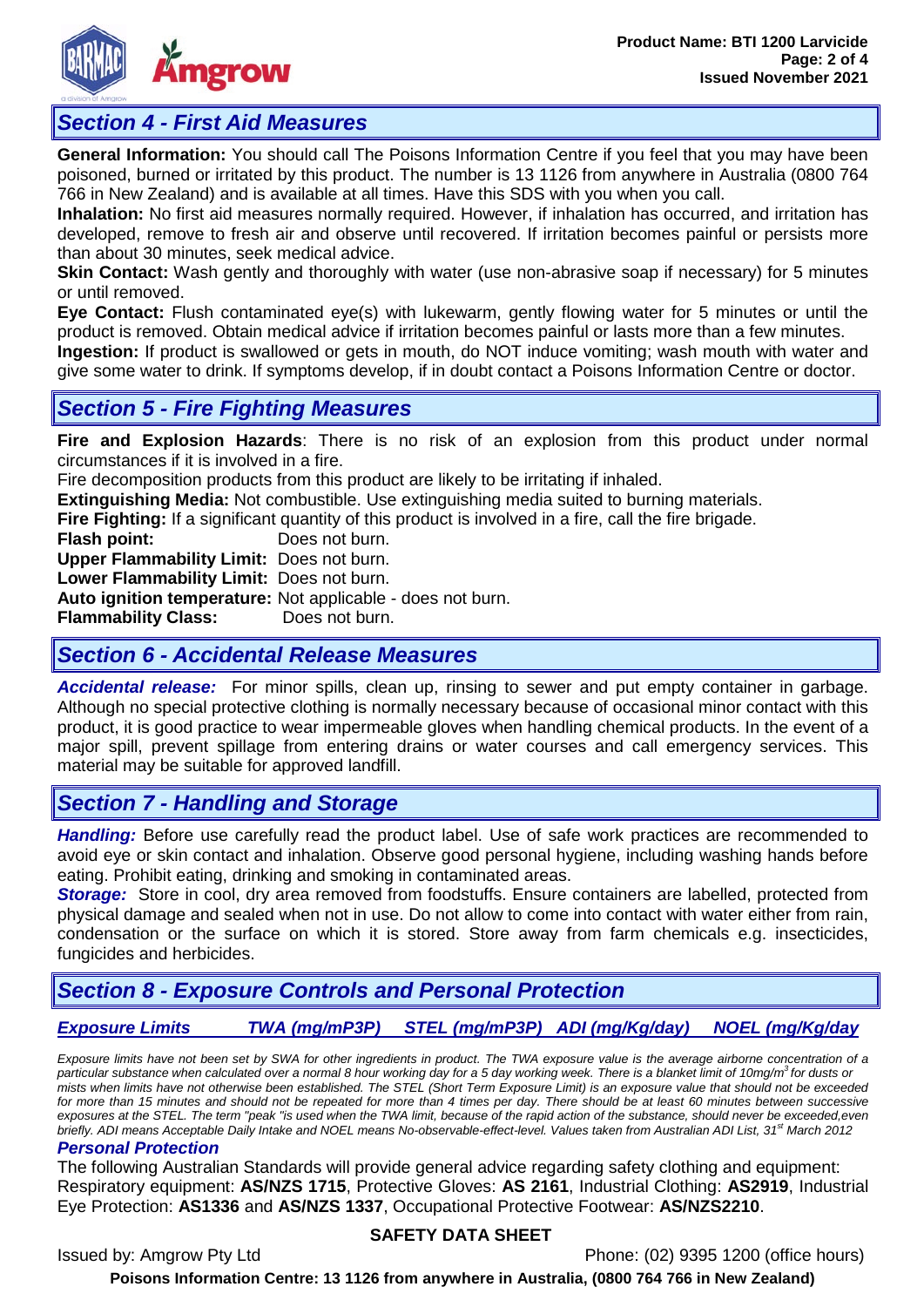

No special equipment is usually needed when occasionally handling small quantities. The following instructions are for bulk handling or where regular exposure in an occupational setting occurs without proper containment systems.

**Ventilation:** Avoid high dust concentration and provide local exhaust ventilation where necessary.

**Eye Protection:** Eye protection such as protective glasses or goggles is recommended.

**Skin Protection:** Wear gloves or gauntlets and long sleeves when using this product to protect against skin irritation

**Respirator:** Use P2 type canister respirator where high concentrations of airborne dust is present Provision of eye wash facilities and safety shower recommended.

Wash hands before eating, drinking, smoking or going to toilet, launder protective clothing before re-use.

## *Section 9 - Physical and Chemical Properties:*

|                                | <b>Physical Description &amp; colour:</b> Tan coloured aqueous suspension |
|--------------------------------|---------------------------------------------------------------------------|
| Odour:                         | No appreciable odour                                                      |
| <b>Boiling Point:</b>          | No data – expected to be $100^{\circ}$ C                                  |
| <b>Freezing/Melting Point:</b> | No data                                                                   |
| <b>Volatiles:</b>              | No specific data. Expected to be low at 100°C.                            |
| <b>Specific Gravity:</b>       | 1.04-1.12                                                                 |
| <b>Water Solubility:</b>       | Soluble                                                                   |
| pH:                            | 4.8                                                                       |
| <b>Volatility:</b>             | Negligible at normal ambient temperatures.                                |
| <b>Evaporation Rate:</b>       | Not applicable.                                                           |
| <b>Viscosity:</b>              | No data                                                                   |
| Auto ignition temp:            | Not applicable - does not burn                                            |

## *Section 10 - Stability and Reactivity*

**Reactivity**: This product is unlikely to react or decompose under normal storage conditions.

**Conditions to Avoid:** Heat, flames.

**Incompatibilities:** Strong oxidisers, caustics, acids

**Fire Decomposition Products:** May be irritating

**Polymerisation:** This product is unlikely to undergo polymerisation processes.

# *Section 11 - Toxicological Information*

**Target Organs:** There is no data to hand indicating any particular target organs.

*Potential Health Effects*: No data for health effects associated with long term ingestion, inhalation, skin contact or eye contact with this product.

**Inhalation:** Available data indicates that this product is not harmful.

**Skin Contact:** Available data indicates that this product is not harmful. It should present no hazards in normal use.

**Eye Contact:** This product may be irritating to eyes, but is unlikely to cause anything more than mild transient discomfort.

**Ingestion:** Significant oral exposure is considered to be unlikely.

*No complaints were made after eighteen humans ate one gram (g) of commercial BTI. preparation daily for five days, on alternate days. Some inhaled 100 milligrams (mg) of the powder daily, in addition to the dietary dosage. Humans who ate one g/day of BTI. for three consecutive days were not poisoned or infected*

#### **Carcinogen Status:**

**SWA:** No significant ingredient is classified as carcinogenic by SWA.

**NTP:** No significant ingredient is classified as carcinogenic by NTP.

**IARC:** No significant ingredient is classified as carcinogenic by IARC.

### *Classification of Hazardous Ingredients*

Ingredient

No ingredient mentioned in the HSIS Database is present in this product at hazardous concentrations.

## **SAFETY DATA SHEET**

Issued by: Amgrow Pty Ltd Phone: (02) 9395 1200 (office hours) **Poisons Information Centre: 13 1126 from anywhere in Australia, (0800 764 766 in New Zealand)**